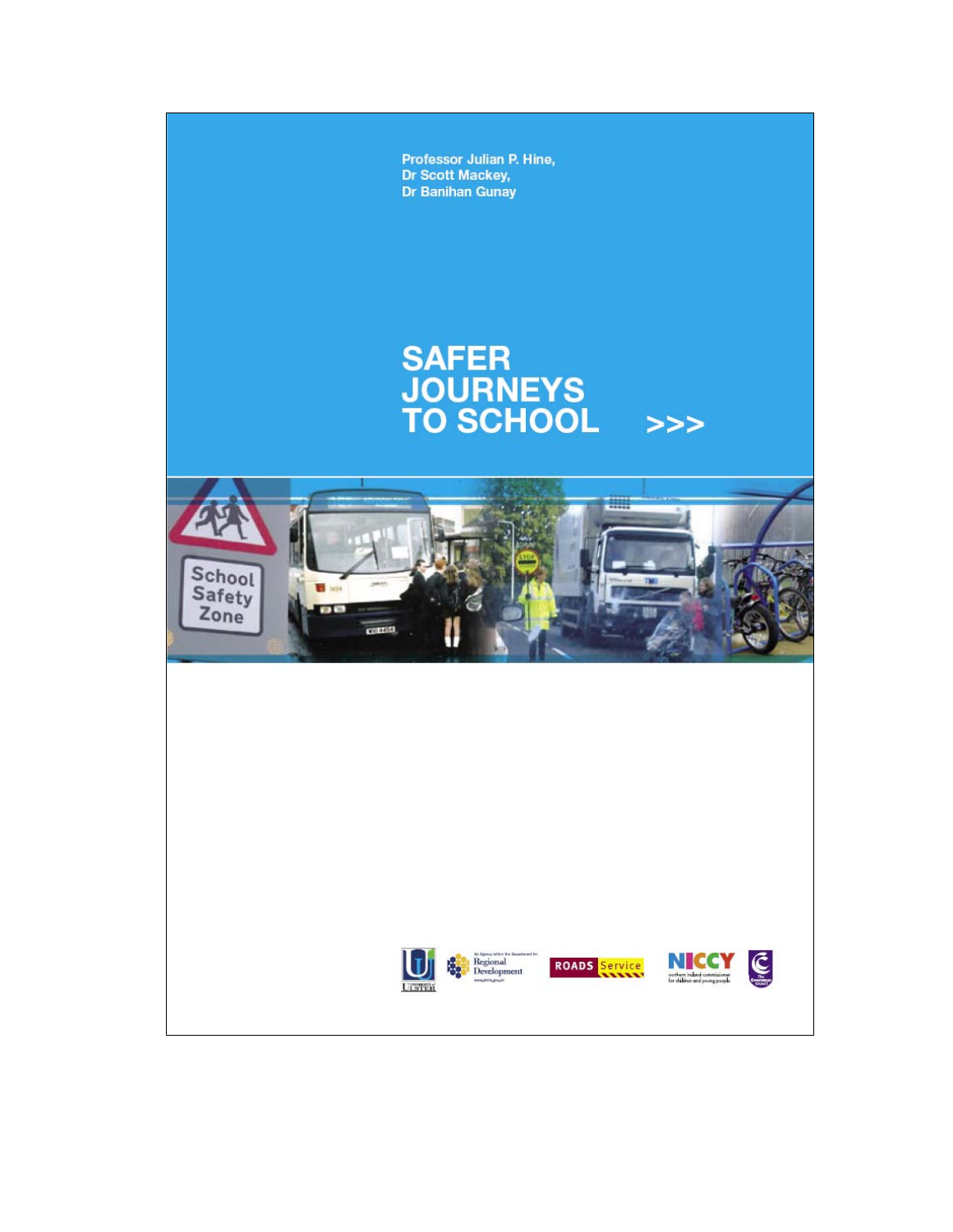# **EXECUTIVE SUMMARY**

The Northern Ireland Children's Commissioner (NICCY), Department for Regional Development (DRD) and the General Consumer Council (GCCNI) commissioned this research into children and young people's views into what are the key issues affecting their journeys to school and how could their journeys be improved. The impetus for this research came from children and young people who expressed concerns to NICCY about no seatbelts, the three for two rule, overcrowding and bullying on buses. For those who do not travel by bus, concerns were raised about the absence of footpaths and cycle paths and congestion at school buildings. This research also comes at a time when there have been widespread discussions about the cost of school transport provision. It is widely recognised that falling pupil numbers, the existence of selection and separation of pupils by religious denominations combined with the increasing cost of bus operations for home to school transport has meant a close scrutiny of school transport. Travel to school in Northern Ireland is provided by a variety of means. Free home to school transport is provided to a third of school children by Education and Library Boards (ELBs) through free travel on public transport, ELB bus, hire of other buses and taxis and the payment of cycle or car allowances.

This report has presented information from a large number of pupils and parents on their experiences and perceptions of the ways in which they travel to and from school. Concerns have been highlighted regarding safety on school buses, congestion, parking and traffic, road safety and personal safety and security while walking and travelling by public transport. The key concerns expressed by young people and parents through the school workshops, focus groups and questionnaire surveys are;

- Road safety traffic levels and speeds, crossing roads and using footpaths safely
- Congestion
- **Behaviour of other young people**
- Fear of strangers
- Safety in some areas
- **Journey times and distances to be travelled**
- Perceived safety on public transport supervision, overcrowding, standing and seating arrangements, behaviour and the age of vehicles

There are many reasons why particular modes are chosen for journeys to and/or from school. The reasons stated are all legitimate ones but some emanate from perceptions about other modes of transport and concerns about safety and security which form many of these perceptions. There can be no doubt that there are serious issues and concerns surrounding the provision of school transport. Many of these concerns have been expressed by the stakeholders who responded to the research as well. Operators, politicians and interested parties alike consider the following issues as cause for concern;

- o overcrowding and behaviour on school buses
- o seating arrangements and provision on buses
- o standing on buses
- o provision and enforcement of seatbelt wearing
- o the 3 for 2 rule and capacity issues
- o bullying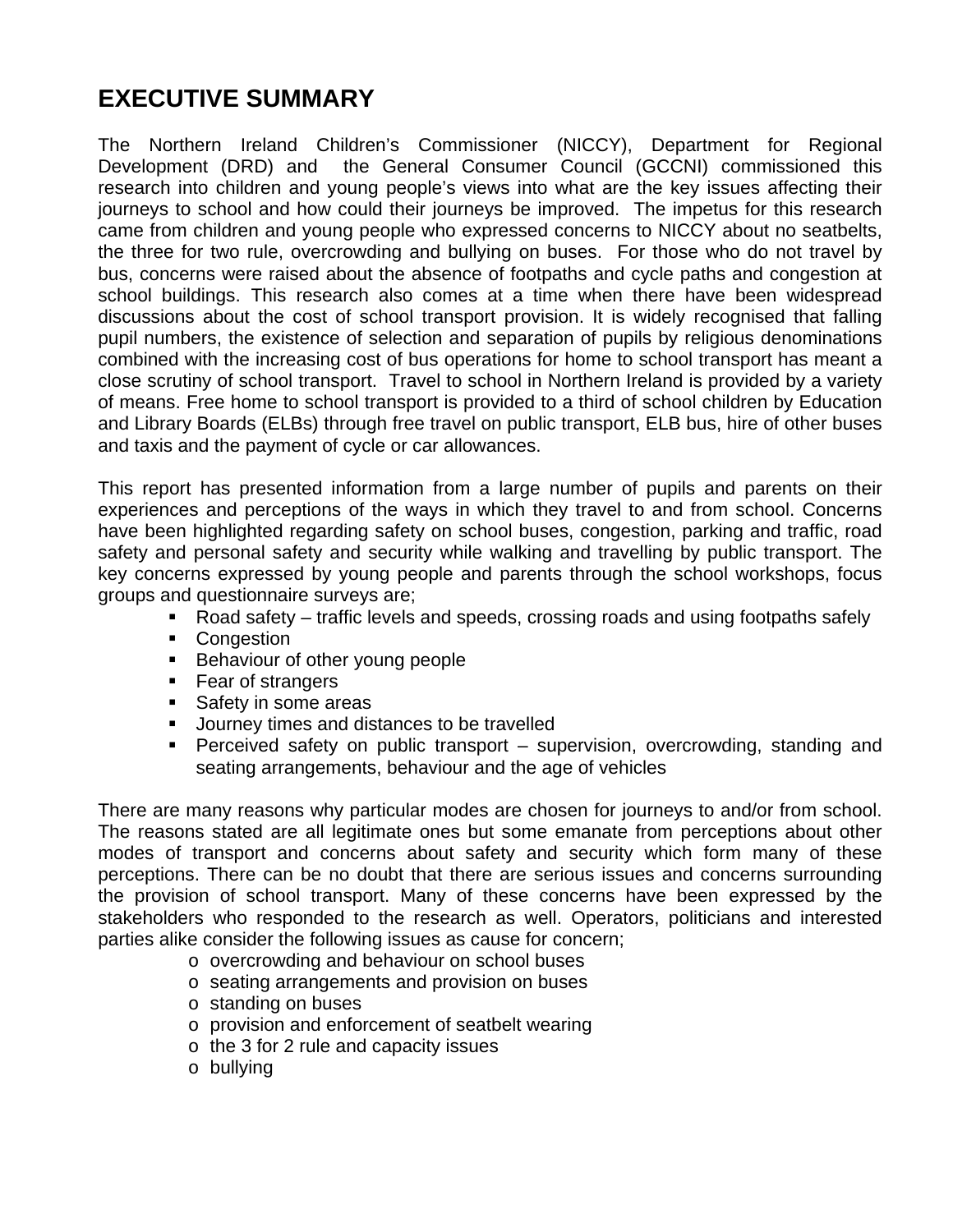# **SCHOOL TRANSPORT STEERING GROUP**

The steering group and supporting organisations with input for the school transport research consists of;

- **Alison Loughlin, Parents Advice Centre**
- **Andy Bready, Department for Regional Development** Roads Service
- Christina McKeever, NICCY Youth Panel
- **Conor Fitzpatrick, NICCY Youth Panel**
- **Eamonn Brown, Sustrans**
- **Eddie Lynch, General Consumer Council for Northern** Ireland
- **Ken Smyth, NICCY Participation Manager**
- **Mary Anne Webb, NICCY Policy Officer**
- **Susan Dolan, Department for the Environment** Northern Ireland
- **Teresa Devlin, NICCY Head of Research, Policy and** Service Review
- **Professor Julian Hine, University of Ulster**
- **Dr Scott Mackey, University of Ulster**
- **Dr Banihan Gunay, University of Ulster**







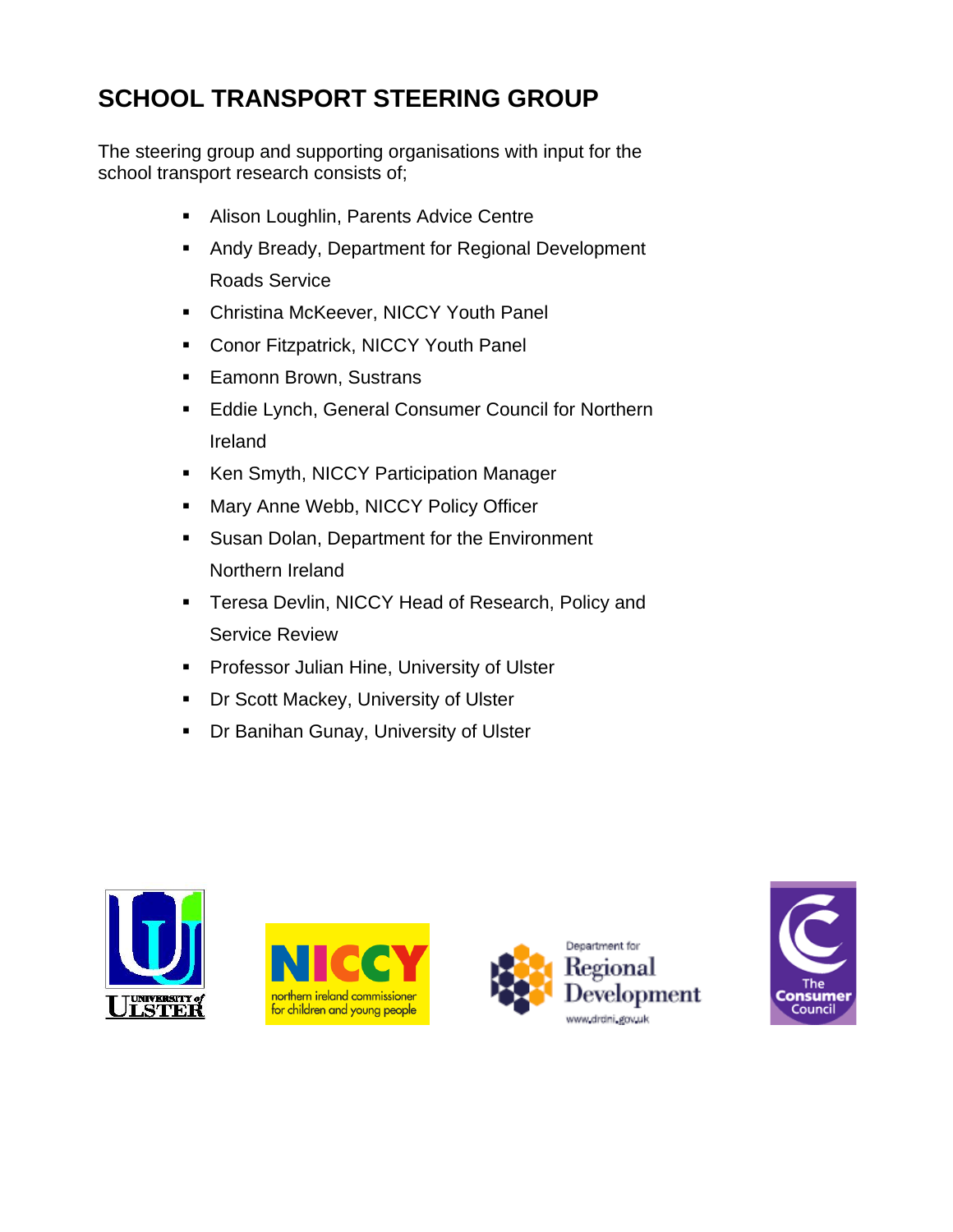**We would like to thank NICCY staff who took part in the research, the NICCY participation team and the following peer researchers:** 

- Ellie Lavan
- Daniel McGlade
- Niall Bole
- Victoria Keas
- Swapnil Patra
- Ciara Rehill
- Deboragh Curley

#### **We would also like to thank the following schools, youth groups and parent groups for participating in the research:**

Workshops:

- St Joseph's College, 518 Ravenhill Road, Belfast, BT6 0BY
- St Brigid's College, Glengallaigh Road, L/derry, BT48 8DU
- Cambridge House Grammar School, Cambridge Avenue, Ballymena, BT42 2EL
- Methodist College, 1 Malone Road, Belfast, BT9 6BY
- Dalriada School, St James Road, Ballymoney, BT53 6EL
- Fort Hill Integrated College, Belfast Road, Lisburn, BT27 4TL
- Lagan College, 44 Manse Road, Lisnabreeny, Castlereagh, BT8 4SA
- Mitchell House Special School, Marmont, Holywood Road, Belfast, BT4 2GT
- Ballymacrickett Primary School, Scroggy Road, Glenavy, Crumlin, BT29 4NE
- Ballinamallard Primary School, Baragh Road, Ballinamallard, BT94 2AJ
- Forge Integrated Primary School, Carolan Road, Belfast, BT7 3HE
- Enniskillen Integrated Primary School, Drumcoo, Enniskillen, BT74 4FW

Pupil/parent questionnaires

- St Anne's Primary School, Kingsway Finaghy, Belfast BT10 OLF
- St Brigid's Primary School, Rathkeltair Road, Downpatrick, BT30 6NL
- Whiteabbey Primary School, Old Manse Road, Whiteabbey, BT37 0RU
- Edenderry Primary School, Lurgan Road, Banbridge, BT32 4AF
- Bangor Central Integrated Primary School, Castle Park, Bangor, BT20 4ST
- Oakgrove Integrated PS, Rectory Field, Limavady Rd, L/derry, BT47 1JY
- Desertmartin Primary School, 20 Dromore Road, Magherafelt, BT45 5JZ
- Glenlola Collegiate Prep (Signet House) Castle Park Rd, Bangor, BT20 4TH
- Down High School Prep Dept, Mount Crescent, Downpatrick, BT30 6EU
- Fullerton House Prep School, Lisburn Road, Belfast, BT9 6BY
- Dalriada Prep School, St James Road, Ballymoney, BT53 6BL
- Wellington College, Carolan Road, Belfast, BT7 3EF
- Banbridge Academy, Lurgan Road, Banbridge, BT32 4AQ
- The Wallace High School, Clonevin Park, Lisburn, BT28 3AD
- Portora Royal School, Derrygonnelly Road, Enniskillen, BT74 7HA
- Edmund Rice College, Hightown Road, Glengormley, BT36 7AU
- Holy Trinity College, Chapel Street, Cookstown, BT80 8QB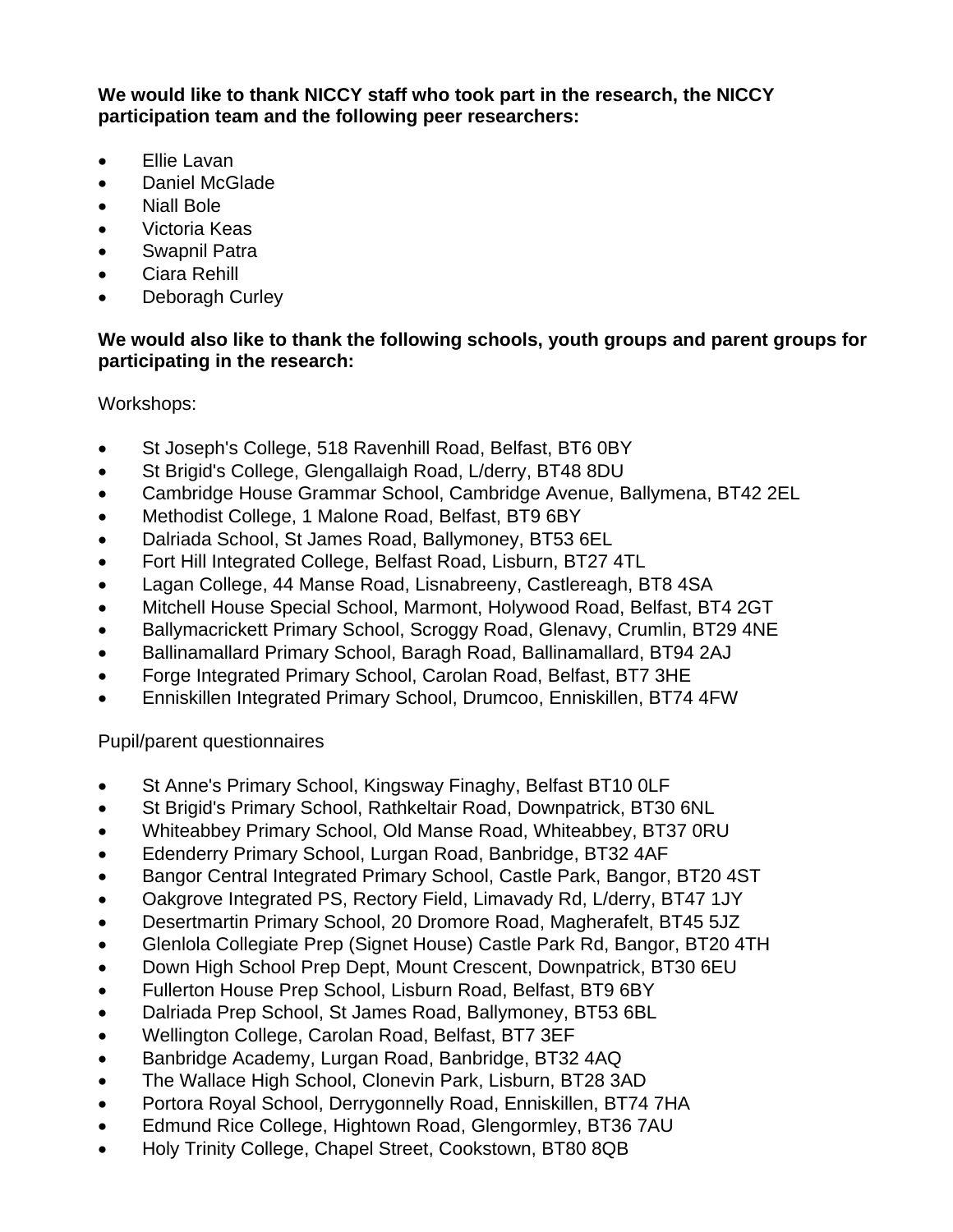- Dromore High School, Banbridge Road, Dromore, BT25 1ND
- Brownlow College, Tullygally Road, Lurgan, Craigavon, BT65 5BS
- Armagh Integrated College, Abbey Street Complex, Armagh, BT61 8BB
- Meanscoil Feirste, Teach Ard na bhFea, Bothar na bhFal, Belfast, BT12 6FD
- Beechlawn Special School, Dromore Road, Hillsborough, BT26 6PA

Youth Organisations who participated in workshops:

- Derry Childrens Commission, Bishop Street, L/derry, BT48 6PP
- Broughshane Scouts
- Youth Action (Rainbow Factory), College Court, Belfast
- Dromore Cathedral Girl's Brigade, c/o 30 Church St, Dromore
- Collin Community, Dairy Farm, Stewartstown Rd, Twinbrook
- Chinese After School Club, Morton Centre, Lorne St, Belfast
- Blind Association Youth, North Road, Belfast
- Barnardos Disabled Youth Project, Dobbin Street, Armagh

Parents Groups who participated in workshops/discussions:

- Youth Action (Rainbow Factory), College Court, Belfast
- Dromore Cathedral Girl's Brigade, c/o 30 Church St, Dromore
- Collin Community, Dairy Farm, Stewartstown Rd, Twinbrook
- Harberton Special School, Harberton Park, Belfast
- Parents Group, Bocombra Lodge, Old Lurgan Road, Portadown
- Parents Group, Holy Family PS, Newington Avenue, Belfast
- Blind Association Youth, North Road, Belfast
- Barnardos Disabled Youth Project, Dobbin Street, Armagh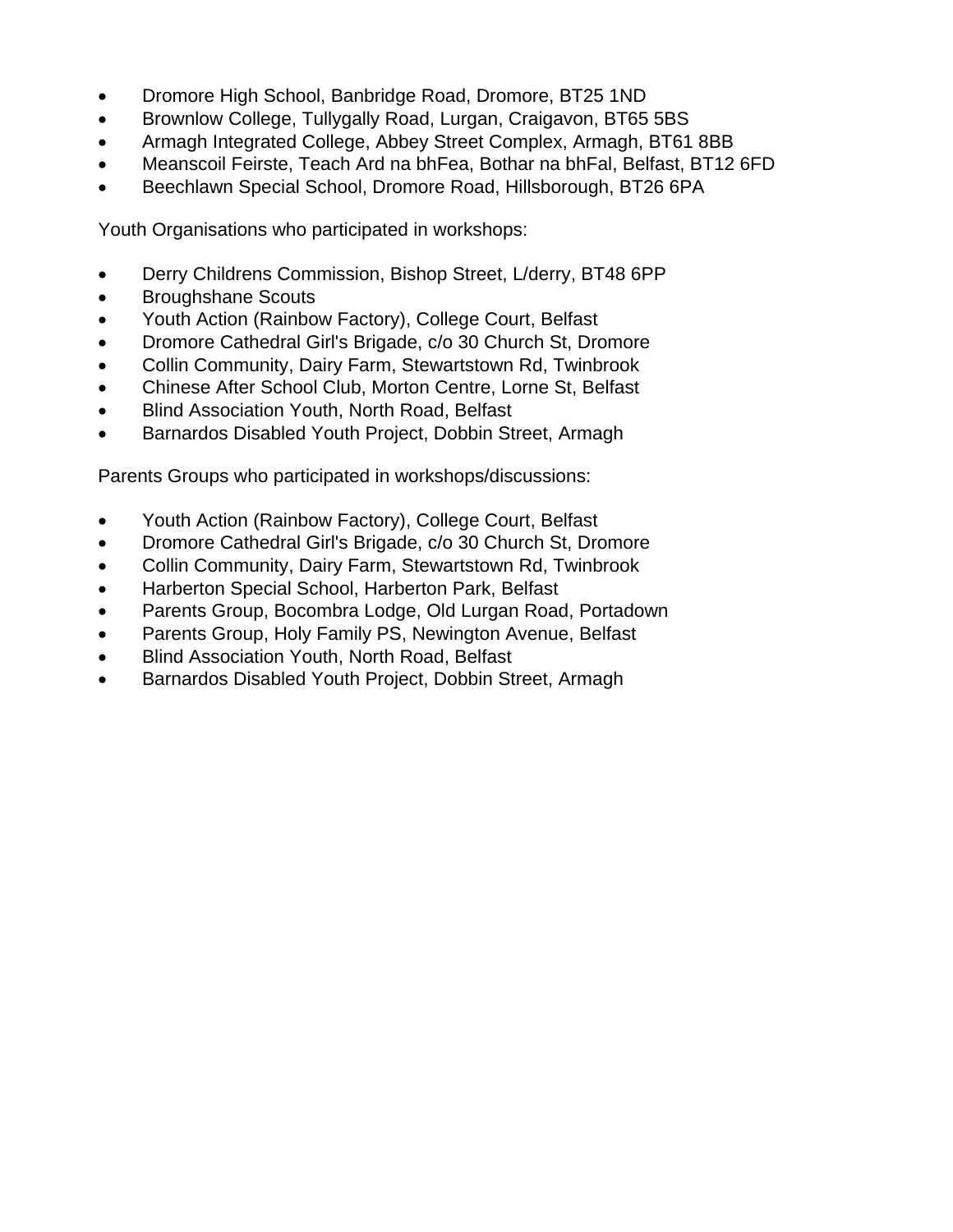## **CONTENTS**

#### **Chapter 1: INTRODUCTION**

| 1.1 | Introduction                                                 |                |
|-----|--------------------------------------------------------------|----------------|
| 1.2 | Objectives of the study                                      | 2              |
| 1.3 | Methodology                                                  | $\overline{2}$ |
|     | 1.3.1 Stage 1 – Literature review and identification of      |                |
|     | secondary data                                               | 3              |
|     | 1.3.2 Stage $2 -$ Peer to peer workshops                     | 3              |
|     | 1.3.3 Stage 3 – Focus groups with young people and parents   | 3              |
|     | 1.3.4 Stage 4 - Electronic survey of key stakeholders in the |                |
|     | statutory and voluntary sectors.                             | $\overline{4}$ |
|     | 1.3.5 Stage 5 – Large scale quantitative survey of children  |                |
|     | and young people. 4                                          |                |
| 1.4 | Structure of the Report                                      | 4              |
|     |                                                              |                |

## **Chapter 2: POLICY CONTEXT**

| 2.1 | Introduction                                          | 6  |
|-----|-------------------------------------------------------|----|
| 2.2 | School travel patterns                                |    |
| 2.3 | <b>School Transport Provision</b>                     | 10 |
| 2.4 | Cost                                                  | 14 |
| 2.5 | Safety and Home to School Transport                   | 17 |
|     | 2.5.1 3 for 2 seating provision and standing on buses | 18 |
|     | 2.5.2 Seat belts                                      | 21 |
|     | 2.5.3 Misbehaviour, Vandalism and Bullying            | 22 |
|     | 2.5.4 American Style Yellow Buses                     | 23 |
| 2.6 | Conclusion                                            | 23 |

#### **Chapter 3: LITERATURE REVIEW AND BEST PRACTICE IN SCHOOL TRANSPORT**

| 3.1  | Introduction                                                | 25 |
|------|-------------------------------------------------------------|----|
| 3.2  | <b>School Transport Research</b>                            | 26 |
| 3.3  | <b>Research by Government and Policy Makers</b>             | 26 |
| 3.4  | <b>Sustainable Transport Attitudes</b>                      | 28 |
| 3.5  | Factors influencing school mode choice                      | 28 |
| 3.6  | Factors leading to increased school journey length          | 29 |
| 3.7  | <b>School locations</b>                                     | 30 |
| 3.8  | A new approach to the school run                            | 31 |
| 3.9  | Safety and other concerns                                   | 33 |
| 3.10 | Effect on the environment, health and cognitive development | 35 |
| 3.11 | Best practice in school transport                           | 36 |
| 3.12 | Safer routes to school                                      | 37 |
| 3.13 | Northern Ireland Case Studies - Safer routes to school      | 39 |
|      | St Joseph's College, Belfast                                | 39 |
|      | St Brigid's College, Derry/Londonderry                      | 39 |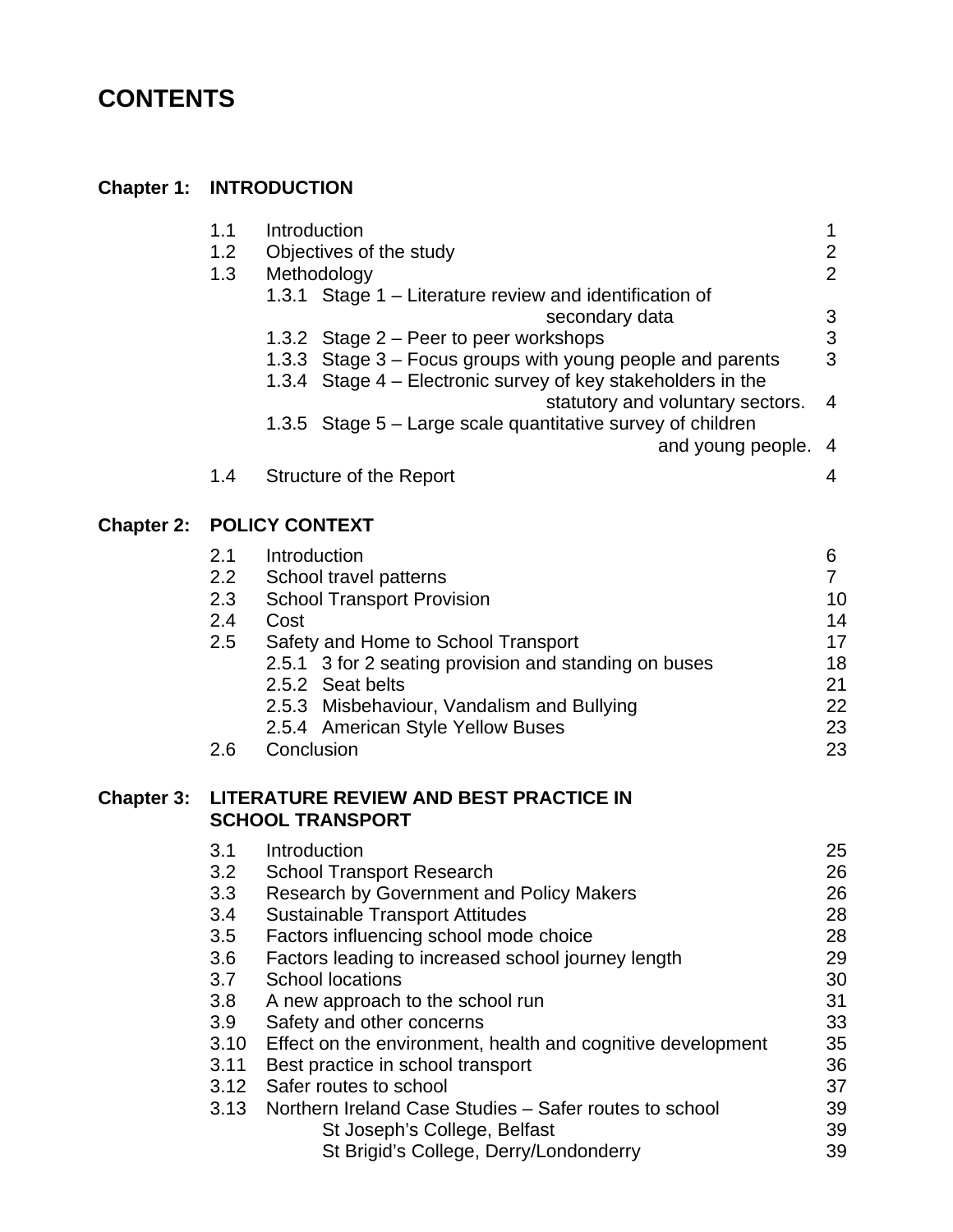|                   | 3.14 Walking                                               | 40       |
|-------------------|------------------------------------------------------------|----------|
|                   | 3.15 Walking buses                                         | 41       |
|                   | 3.16 Pick up and set down points                           | 41       |
| 3.17              | Cycling                                                    | 42       |
| 3.18              | Bus usage                                                  | 43       |
|                   | 3.19 Car sharing                                           | 44       |
|                   | 3.20 School travel plans                                   | 45       |
| 3.21              | School travel coordinators                                 | 46       |
|                   | 3.22 New Infrastructure - case study example               | 47       |
|                   | 3.23 Education and Resources                               | 47       |
|                   | 3.24 Child Safety Bus                                      | 49       |
|                   | 3.25 Safe and sound challenge                              | 49       |
|                   | 3.26 Specification and tendering                           | 50       |
| 3.27              | School term harmonisation                                  | 50       |
|                   | 3.28 Conclusions                                           | 51       |
| <b>Chapter 4:</b> | <b>SCHOOL WORKSHOPS - PEER TO PEER FOCUS GROUPS</b>        |          |
| 4.1               | Introduction                                               | 53       |
| 4.2               | Overview of schools                                        | 53       |
| 4.3               | Travel in a typical school week                            | 56       |
| 4.4               | Travel by bus                                              | 59       |
| 4.5               | Cycling                                                    | 66       |
| 4.6               | Travel by car                                              | 67       |
| 4.7               | Walking to and/or from school                              | 69       |
| 4.8               | Travel by train                                            |          |
| 71                |                                                            |          |
| 4.9               | Issues about the Street Environment and Areas              | 71       |
| 4.10              | <b>Other Factors</b>                                       | 72       |
| 4.11              | Suggestions to Improve School Travel Experiences           | 73       |
| 4.12              | <b>Special Education Transport Provision</b>               | 74       |
| 4.13              | <b>Summary and Conclusion</b>                              | 75       |
| <b>Chapter 5:</b> | YOUNG PERSON AND PARENT FOCUS GROUPS                       |          |
| 5.1               | Introduction                                               | 78       |
| 5.2               | Overview of groups                                         | 78       |
| 5.3               | Travel in a typical school week                            | 80       |
| 5.4               | School bus safety                                          | 81       |
| 5.5               | School bus likes and dislikes                              | 82       |
| 5.6               | Behaviour on the school bus                                | 83       |
| 5.7               | Overcrowding on the school bus                             | 85       |
| 5.8               | School bus travel in poor conditions                       | 86       |
| 5.9<br>5.10       | Transport for disabled pupils and those with Special needs | 86<br>87 |
| 5.11              | Arrangements, lateness and escorts<br>Travel by car        | 88       |
| 5.12              | Congestion, access and safety                              | 89       |
| 5.13              | Footpaths and crossing roads                               | 90       |
| 5.14              | Safety while walking                                       | 91       |
| 5.15              | Taxi experiences                                           | 92       |
| 5.16              | Suggestions for improvements on school buses               | 92       |
| 5.17              | Suggestions for infrastructure improvements                | 93       |
|                   |                                                            |          |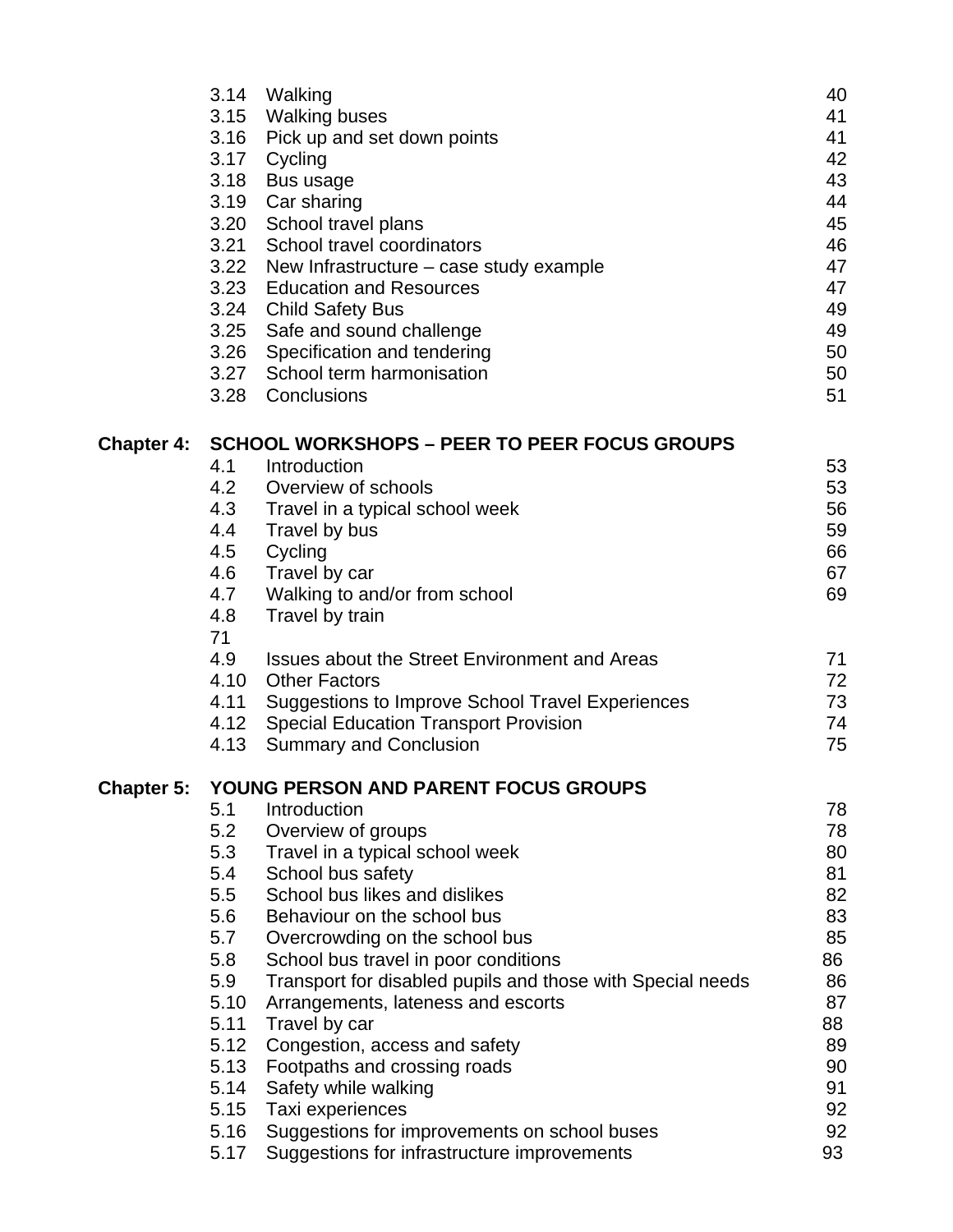## **Chapter 6: STAKEHOLDERS' VIEWS ON SCHOOL TRANSPORT**

|                   | 6.1<br>6.2<br>6.3<br>6.4<br>6.5<br>6.6 | Introduction<br>Conclusions | School transport provision<br>Safety and home to school transport<br><b>Safety and Security</b><br>Range of Distances, Journey Times and Schools | 97<br>98<br>101<br>103<br>111<br>112 |  |  |
|-------------------|----------------------------------------|-----------------------------|--------------------------------------------------------------------------------------------------------------------------------------------------|--------------------------------------|--|--|
| <b>Chapter 7:</b> | 7.1                                    | Introduction                | <b>PUPILS AND PARENTS SURVEYS</b>                                                                                                                | 115                                  |  |  |
|                   | 7.2                                    |                             | Travelling to and from school by car                                                                                                             | 116                                  |  |  |
|                   | 7.3                                    |                             | Travelling to and from school by bus                                                                                                             | 121                                  |  |  |
|                   | 7.4                                    |                             | Travelling to and from school by train                                                                                                           | 131                                  |  |  |
|                   | 7.5                                    |                             | Travelling to and from school by taxi                                                                                                            | 132                                  |  |  |
|                   | 7.6                                    |                             | Travelling to and from school on foot                                                                                                            | 134                                  |  |  |
|                   | 7.7                                    |                             | The Impact of traffic movement on different aspects of the street                                                                                |                                      |  |  |
|                   | 7.8                                    |                             | environment 140                                                                                                                                  | 141                                  |  |  |
|                   | 7.9                                    |                             | Travelling to and from school on a bicycle<br>Making school travel safer and better                                                              | 144                                  |  |  |
|                   | 7.10                                   |                             | Issues of key concern and worries                                                                                                                | 145                                  |  |  |
|                   | 7.11                                   |                             | Summary and conclusions                                                                                                                          | 146                                  |  |  |
| <b>Chapter 8:</b> | <b>CONCLUSIONS AND RECOMMENDATIONS</b> |                             |                                                                                                                                                  |                                      |  |  |
|                   | 8.1                                    | Introduction                |                                                                                                                                                  | 150                                  |  |  |
|                   | 8.2                                    |                             | <b>Key Findings</b>                                                                                                                              | 151                                  |  |  |
|                   |                                        |                             | 8.2.1 Operation of statutory walking distances                                                                                                   | 152                                  |  |  |
|                   |                                        |                             | 8.2.2 Costs of operation                                                                                                                         | 153                                  |  |  |
|                   |                                        |                             | 8.2.3 Growth of car based journeys to school                                                                                                     | 154                                  |  |  |
|                   |                                        |                             | 8.2.4 Estimation of demand                                                                                                                       | 155                                  |  |  |
|                   |                                        |                             | 8.2.5 3 for 2 seating and standing                                                                                                               | 156                                  |  |  |
|                   |                                        |                             | 8.2.6 Walking and cycling journeys                                                                                                               | 157                                  |  |  |
|                   |                                        |                             | 8.2.7 School hours                                                                                                                               | 159                                  |  |  |
|                   | 8.3                                    |                             | Recommendations<br>8.3.1 What is the objective of home to school transport                                                                       | 159<br>159                           |  |  |
|                   |                                        |                             | 1. Getting children to school – current system                                                                                                   | 159                                  |  |  |
|                   |                                        |                             | 2. Special needs transport - current system                                                                                                      | 159                                  |  |  |
|                   |                                        |                             | 3. Modal shift                                                                                                                                   | 160                                  |  |  |
|                   |                                        |                             | 4. Targeting need                                                                                                                                | 161                                  |  |  |
|                   |                                        |                             | 8.3.2 Further information on recommendations -                                                                                                   |                                      |  |  |
|                   |                                        |                             | Safer routes to school initiatives                                                                                                               | 165                                  |  |  |
|                   |                                        | 8.3.3                       | Further information on recommendations -                                                                                                         |                                      |  |  |
|                   |                                        |                             | School travel plans                                                                                                                              | 166                                  |  |  |
|                   |                                        | 8.3.4                       | Further information on recommendations -                                                                                                         |                                      |  |  |
|                   |                                        |                             | School safety zones                                                                                                                              | 167                                  |  |  |
|                   |                                        | 8.3.5                       | Further information on recommendations -                                                                                                         |                                      |  |  |